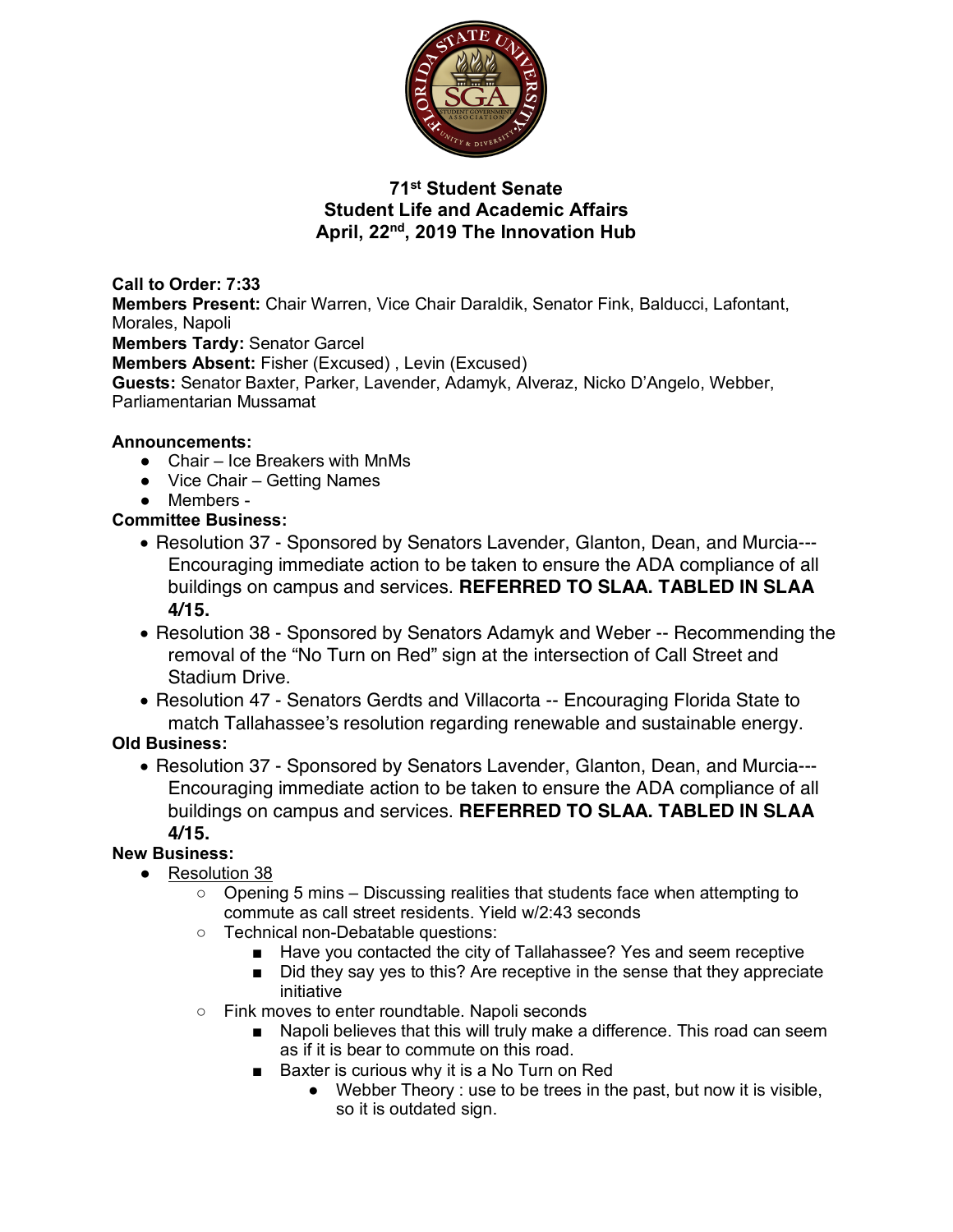

- Lafontant wants to know how long it will take to take it down
	- Adamyk responds with reality that it is run by the city so it will take a time
- Fink suggests an electronic sign
	- Webber suggests sister resolution
- Mussamat brings awareness to reckless drivers.
- Baxter questions the last whereas
	- Effective for the school will it be effective with city of tallahassee
	- Napoli further explains that FSU strategic plan is in line with the city's strategic plan.
- Baxter urges them to get more info
- Fink moves to enter pro/con, Daraldik seconds
	- First Round of Pro
	- Fink, Balducci, Napoli, Garcel all are in PRO
	- Napoli brings up the students attempting to go to Dunkin Donuts.
	- First round of Con
	- None
	- Second round of Pro
	- Garcel moves to call the question, Napoli seconds
- Closing 2 mins

■ They emphasize the positive effects. Yeild with 1:36 secs

○ Voting Results …

**YAY:** 6 (A, B, C, D) **NAY:** 0(E, F) **ABS:** 1 (Z)

- Fink Yay
- **•** Morales Abstain
- § Garcel Yay
- Balducci Yay
- Lafontant Yay
- § Daraldik Yay
- Napoli Yay
- o PASSES
- Resolution 37
	- 5-minute opening
		- Thanks us for being here, and discusses amendments and such. Wants university to go above and beyond rather than the bare minimum. This will help establish relationship with SDRC.
	- Technical Non-Debatable
		- SDRC contacted? Yes
	- Roundtable (Fink moves to enter roundtable, Daraldik seconds)
		- Alverez is very in support of this resolution
		- Baxter wanted to know the extent of Be it resolved
			- Lavender brings up the fact that it puts conversation on the floor and helps with the establishing relationship and the fact it will help with ADA compliance.
		- Napoli believes Lavender's resolution is filled with fire and passion. He is happy to see initiative.
		- Fink wonders if she will add in any specifications.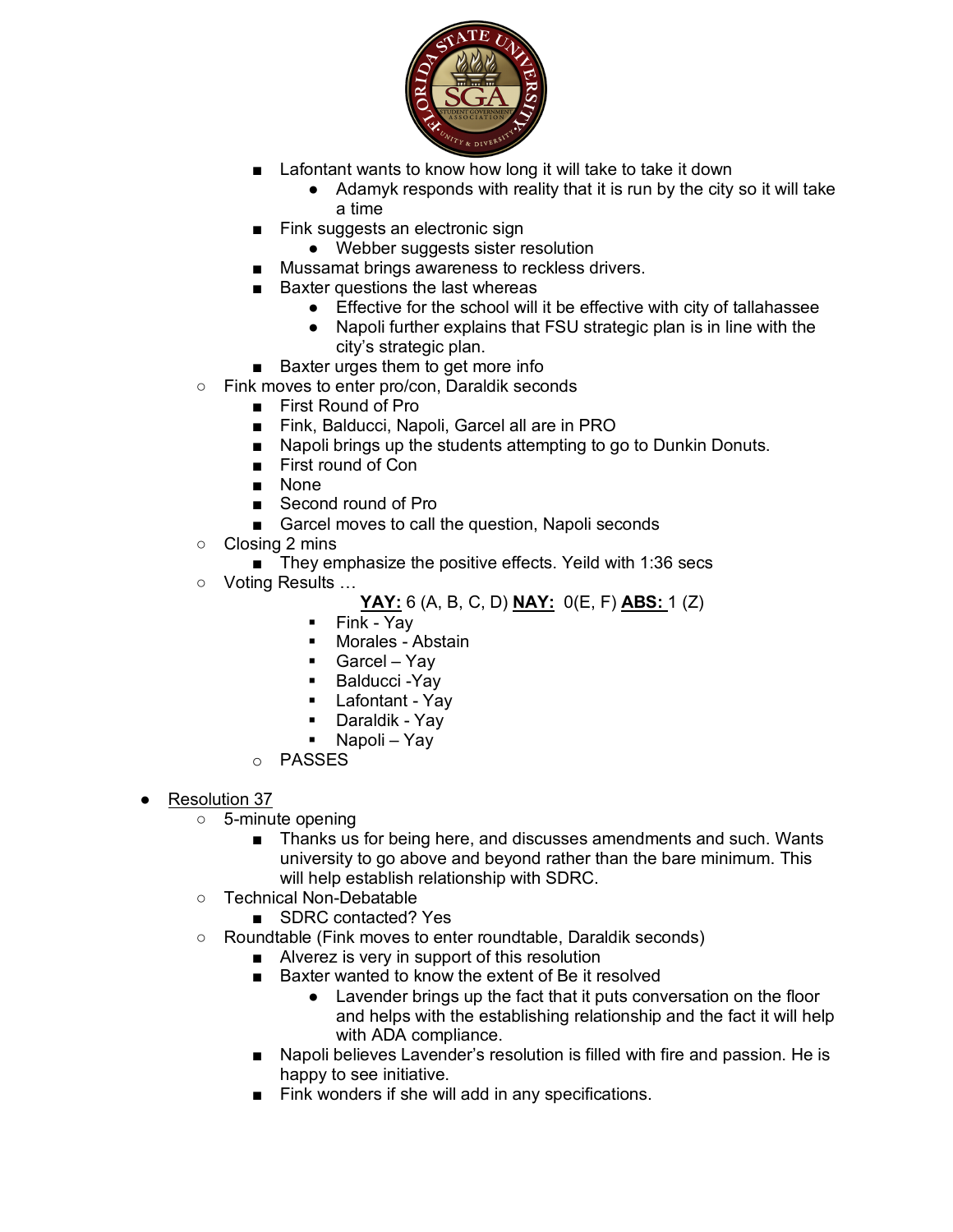

- Not at the moment because they do not want to limit themselves
- Parker is emphasizing how it shows support to all.
- Morales likes this due to it being a conversation starter and how action is not far behind.
- Baxter being devil's advocate describes how with no concrete goals the people receiving this will brush it off
	- Lavender emphasizes how she is talking to all the right people
- Fink believes this should get sent to all the SDRC ambassadors in addition to the others on the list.
	- Napoli emphasizes it can spark initiative.
- Fink moves to amend resolution as proposed, Napoli seconds.
- Voting Results …

## **YAY:** 7 **NAY:** 0**ABS:** 0

- Fink Yay
- $\blacksquare$  Morales yay
- § Garcel Yay
- Balducci Yay
- Lafontant Yay
- § Daraldik Yay
- Napoli Yay
- o Amendments Pass
- o First round of Pro
- o First round of Con
- o Second round of Pro
	- Fink calls the question, Napoli seconds
- o Closing Remarks Senator Lavender

#### **YAY:** 7 **NAY:** 0 **ABS:** 0

- § Fink Yay
- $\blacksquare$  Morales yay
- Garcel Yay
- § Balducci -Yay
- Lafontant Yay
- § Daraldik Yay
- § Napoli Yay
- Resolution 47
	- 5 min Opening Statement Gerdts and Villacorta
		- Discuss importance of this to them and how this aligns with the goals of the city as a whole.
	- Technical Non-Debatable Questions
		- Have you talked to office of student sustainability or sustainability campus? SC yes, but OSS no
		- Have you reached out to TMH, FAMU, and Etc..? No
	- Daraldik moves to go into roundtable, Fink seconds
		- Fink Is being 100% sustainable a goal of FSU? Gerdts We have a goal but it is not 100%
		- Point of clarification Parker brings up and, situation on the resolution.